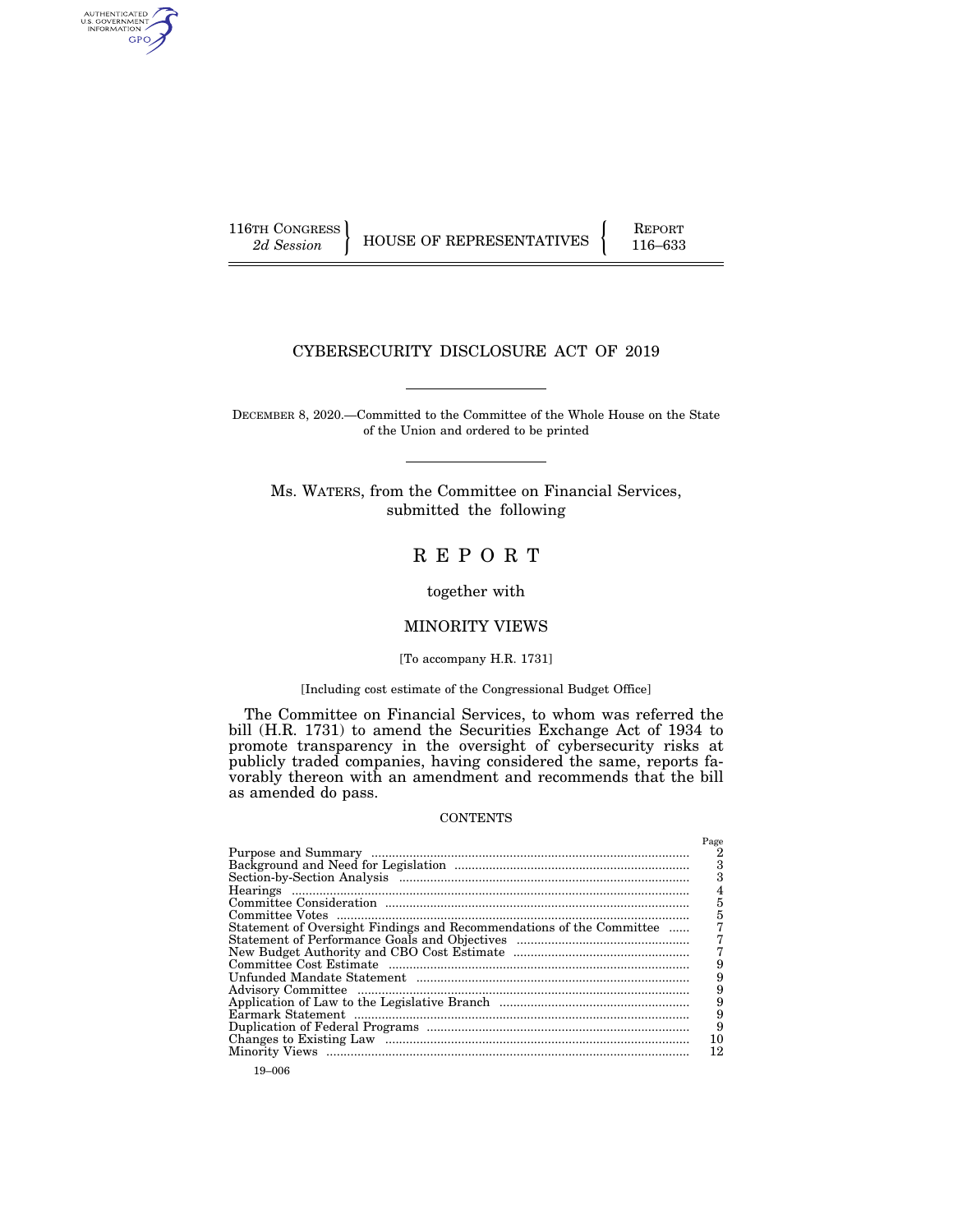The amendment is as follows:

Strike all after the enacting clause and insert the following: **SECTION 1. SHORT TITLE.** 

This Act may be cited as the "Cybersecurity Disclosure Act of 2019".

**SEC. 2. CYBERSECURITY TRANSPARENCY.** 

The Securities Exchange Act of 1934 (15 U.S.C. 78a et seq.) is amended by inserting after section 14B (15 U.S.C. 78n–2) the following:

**''SEC. 14C. CYBERSECURITY TRANSPARENCY.** 

''(a) DEFINITIONS.—In this section—

"(1) the term 'cybersecurity' means any action, step, or measure to detect, prevent, deter, mitigate, or address any cybersecurity threat or any potential cybersecurity threat;

"(2) the term 'cybersecurity threat'—

''(A) means an action, not protected by the First Amendment to the Constitution of the United States, on or through an information system that may result in an unauthorized effort to adversely impact the security, availability, confidentiality, or integrity of an information system or information that is stored on, processed by, or transiting an information system; and

''(B) does not include any action that solely involves a violation of a consumer term of service or a consumer licensing agreement;

" $(3)$  the term 'information system'

''(A) has the meaning given the term in section 3502 of title 44, United States Code; and

''(B) includes industrial control systems, such as supervisory control and data acquisition systems, distributed control systems, and programmable logic controllers;

"(4) the term 'NIST' means the National Institute of Standards and Technology; and

 $(5)$  the term 'reporting company' means any company that is an issuer-

''(A) the securities of which are registered under section 12; or

''(B) that is required to file reports under section 15(d). ''(b) REQUIREMENT TO ISSUE RULES.—Not later than 360 days after the date of enactment of this section, the Commission shall issue final rules to require each reporting company, in the annual report of the reporting company submitted under section 13 or section 15(d) or in the annual proxy statement of the reporting company submitted under section 14(a)—

 $(1)$  to disclose whether any member of the governing body, such as the board of directors or general partner, of the reporting company has expertise or experience in cybersecurity and in such detail as necessary to fully describe the nature of the expertise or experience; and

"(2) if no member of the governing body of the reporting company has expertise or experience in cybersecurity, to describe what other aspects of the reporting company's cybersecurity were taken into account by any person, such as an official serving on a nominating committee, that is responsible for identifying and evaluating nominees for membership to the governing body.

''(c) CYBERSECURITY EXPERTISE OR EXPERIENCE.—For purposes of subsection (b), the Commission, in consultation with NIST, shall define what constitutes expertise or experience in cybersecurity using commonly defined roles, specialties, knowledge, skills, and abilities, such as those provided in NIST Special Publication 800–181, titled 'National Initiative for Cybersecurity Education (NICE) Cybersecurity Workforce Framework', or any successor thereto.''.

#### PURPOSE AND SUMMARY

On March 13, 2019, Representative Jim Himes introduced H.R. 1731, the Cybersecurity Disclosure Act of 2019. H.R. 1731, which would require the Securities and Exchange Commission (SEC) to issue rules that require publicly traded companies, in their annual reports to the SEC or in their annual proxy statements, to disclose whether any member of the company's board of directors, or similar governing body, has expertise or experience in cybersecurity and the nature of such expertise or experience. If no members of the company's governing body have cybersecurity experience or expertise, the bill would require the company to describe what other cy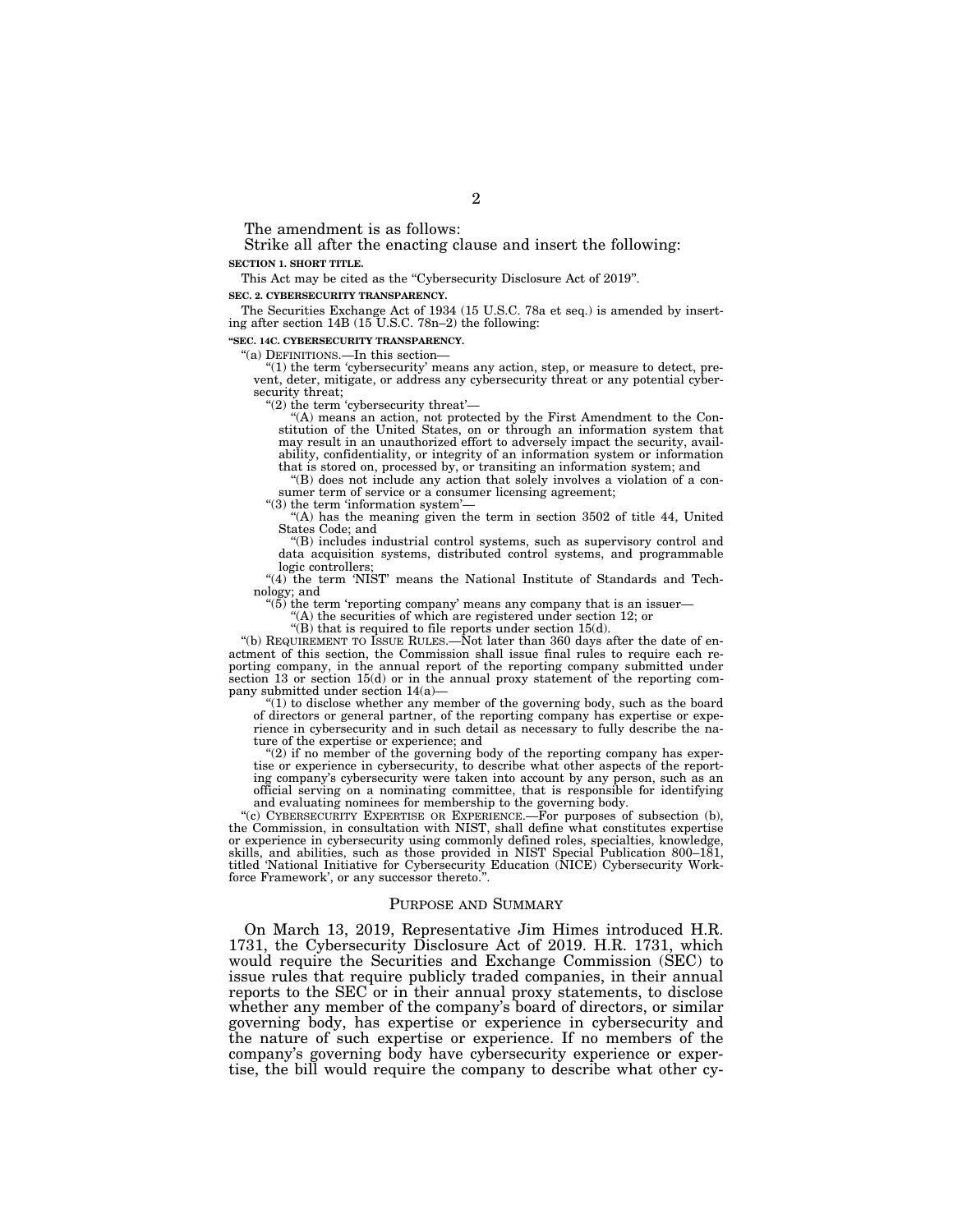bersecurity aspects were taken into account by persons responsible for identifying and evaluating nominees for the company's governing body.

# BACKGROUND AND NEED FOR LEGISLATION

According to Deloitte Touche Tohmatsu Limited's 2019 global risk management survey of financial institutions, ''[s]ixty-seven percent of respondents named cybersecurity as one of the three risks that would increase the most in importance for their business over the next two years, far more than for any other risk."<sup>1</sup> However, "only about one-half of the respondents felt their institutions were extremely effective or very effective in managing this risk.'' Moreover, according to the Identity Theft Resource Center and CyberScout, breaches that exposed records containing consumers' personally identifiable information rose 126%, from 2017 to 2018.2 H.R. 1731 faciliates transparency into publicly traded companies' cybersecurity risks and helps ensure that both consumers and investors will be informed of the human resources available to address such risks.

The bill is supported by consumer advocates, investors, and securities law experts, including the North American Securities Administrators Association; the Council of Institutional Investors; the National Association of State Treasurers; the California Public Employees' Retirement System; the Bipartisan Policy Center; Massachusetts Institute of Technology Professor Simon Johnson; Harvard Law Professor John Coates; Columbia Law Professor Jack Coffee; K&L Gates LLP; and the Consumer Federation of America.

This bill is similar to a bipartisan bill in the Senate, S. 592, which is sponsored by Senators Reed, Collins, and Kennedy.

### SECTION-BY-SECTION ANALYSIS

#### *Section 1. Short title*

This section states that the title of the bill is the "Cyber Security Disclosure Act of 2019.''

# *Section 2. Cybersecurity transparency*

Section 2 amends the Securities Exchange Act of 1934 (15 U.S.C. 78a) by adding a new section 14C to the Act. The new section 14C requires issuers that have registered securities or that file annual reports to disclose in any proxy or consent solicitation material for an annual shareholder meeting: a clear description of the link between environmental, social, and governance (ESG) metrics and the issuer's long-term business strategy; and any process the issuer uses to determine the impact of these ESG metrics on its long-term business strategy.

Paragraph (1) of subsection (a) of the new section 14C defines the term 'cybersecurity' as any action, step, or measure to detect, prevent, deter, mitigate, or address any cybersecurity threat or any potential cybersecurity threat;

<sup>1</sup>Deloitte, Global risk management survey, 11th edition, Jan. 2019, https://www2.deloitte.com/ us/en/insights/industry/financial-services/global-risk-management-survey-financial-services.html<br>"Identity Theft Resource Center, 2018 End-of-Year Data Breach Report, https://<br>www.idtheftcenter.org/2018-end-of-year-data-br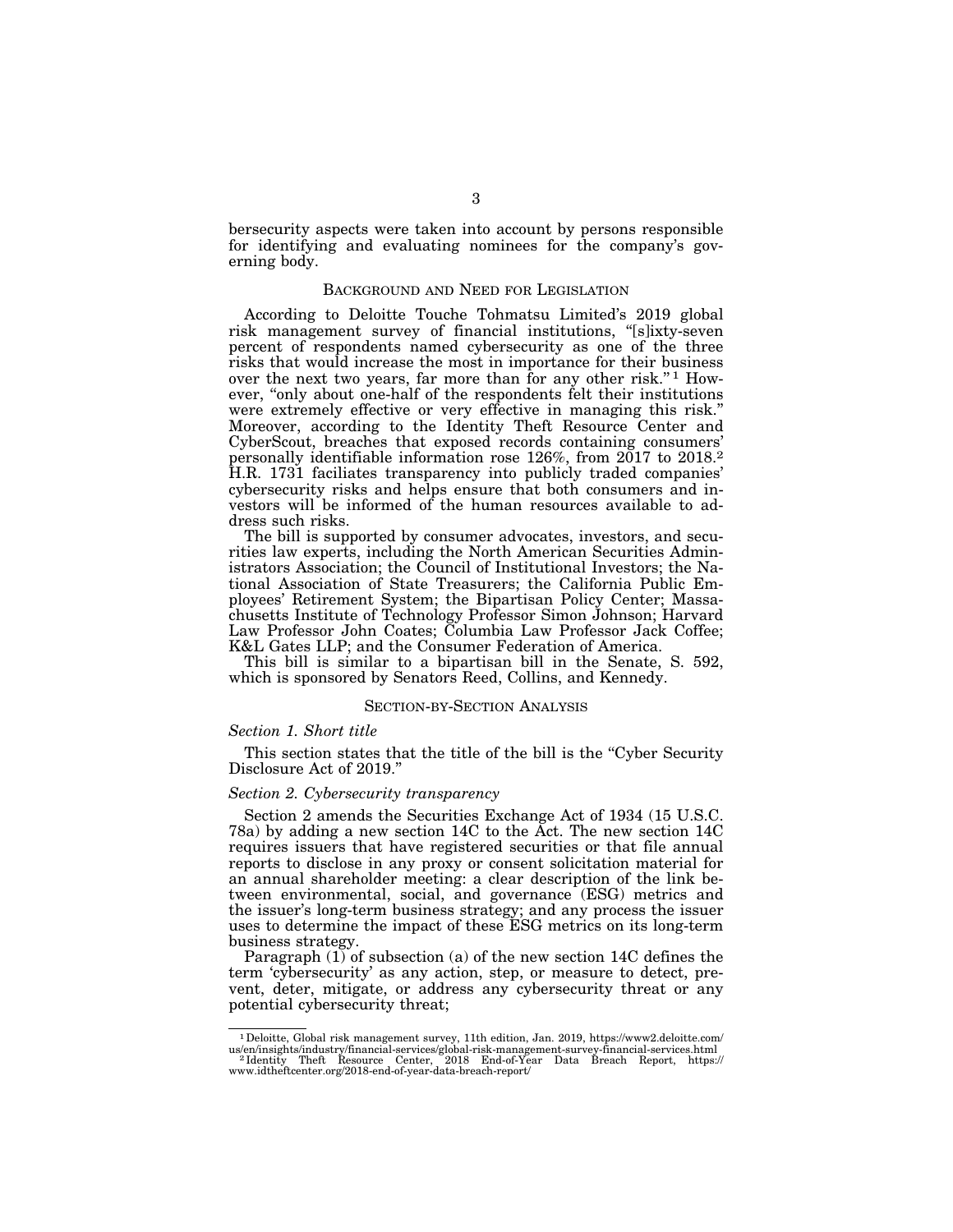Paragraph (2) of subsection (a) defines the term 'cybersecurity threat' as an action on or through an information system that may result in an unauthorized effort to adversely impact the security, availability, confidentiality, or integrity of an information system or information that is stored on, processed by, or transiting an information system. The subsection clarifies that the term 'cybersecurity threat' does not include any action that solely involves a violation of a consumer term of service or a consumer licensing agreement. The subsection exempts actions that are protected by the First Amendment of the Constitution of the United States.

Paragraph (3) of subsection (a) assigns the same definition of 'information system' as that of 44 U.S.C. § 3502, which defines 'information system' as a discrete set of information resources organized for the collection, processing, maintenance, use, sharing, dissemination, or disposition of information.

Paragraph (4) of subsection (a) defines the term 'NIST' as the National Institute of Standards and Technology.

Paragraph (5) of subsection (a) defines the term 'reporting company' as any company that is an issuer, the securities of which are registered under section 12; or that is required to file reports under 15(d).

Subsection (b) of the new section 14C requires the Securities and Exchange Commission to issue final rules that will require reporting companies, in their annual reports submitted under section 13 or section 15(d) or in their annual proxy statement submitted under 14(a), to disclose whether any member of the reporting company's governing body has expertise or experience in cybersecurity and to describe the nature of the expertise or experience. If no member of the governing body has expertise or experience in cybersecurity, the final rule will require the reporting company to describe what other aspects of the reporting company's cybersecurity were taken into account by individuals who are responsible for identifying and evaluating nominees for membership to the governing body.

Subsection (c) of the new Section 14C requires the Securities and Exchange Commission, in consultation with the NIST, to define what constitutes expertise or experience in cybersecurity using commonly defined roles, specialties, knowledge, skills, and abilities, such as those listed in NIST Special Publication 800-181, entitled ''National Initiative for Cybersecurity Education (NICE) Cybersecurity Workforce Framework,'' or any successor publication.

#### **HEARINGS**

For the purposes of section 103(i) of H. Res. 6 for the 116th Congress, the Committee on Financial Services' Subcommittee on Investor Protection, Entrepreneurship, and Capital Markets held a hearing on July 10, 2019 to consider H.R. 1731 entitled, ''Building a Sustainable and Competitive Economy: An Examination of Proposals to Improve Environmental, Social and Governance Disclosures." Testifying at this hearing were Tim Mohin, Chief Executive at the Global Reporting Initiative; James Andrus, Investment Manager-Financial Markets, Sustainable Investment, CalPERS Investment Office; Paul Atkins, Chief Executive Officer, Patomak Global Partners; Degas Wright, CFA, Chief Executive Officer, Decatur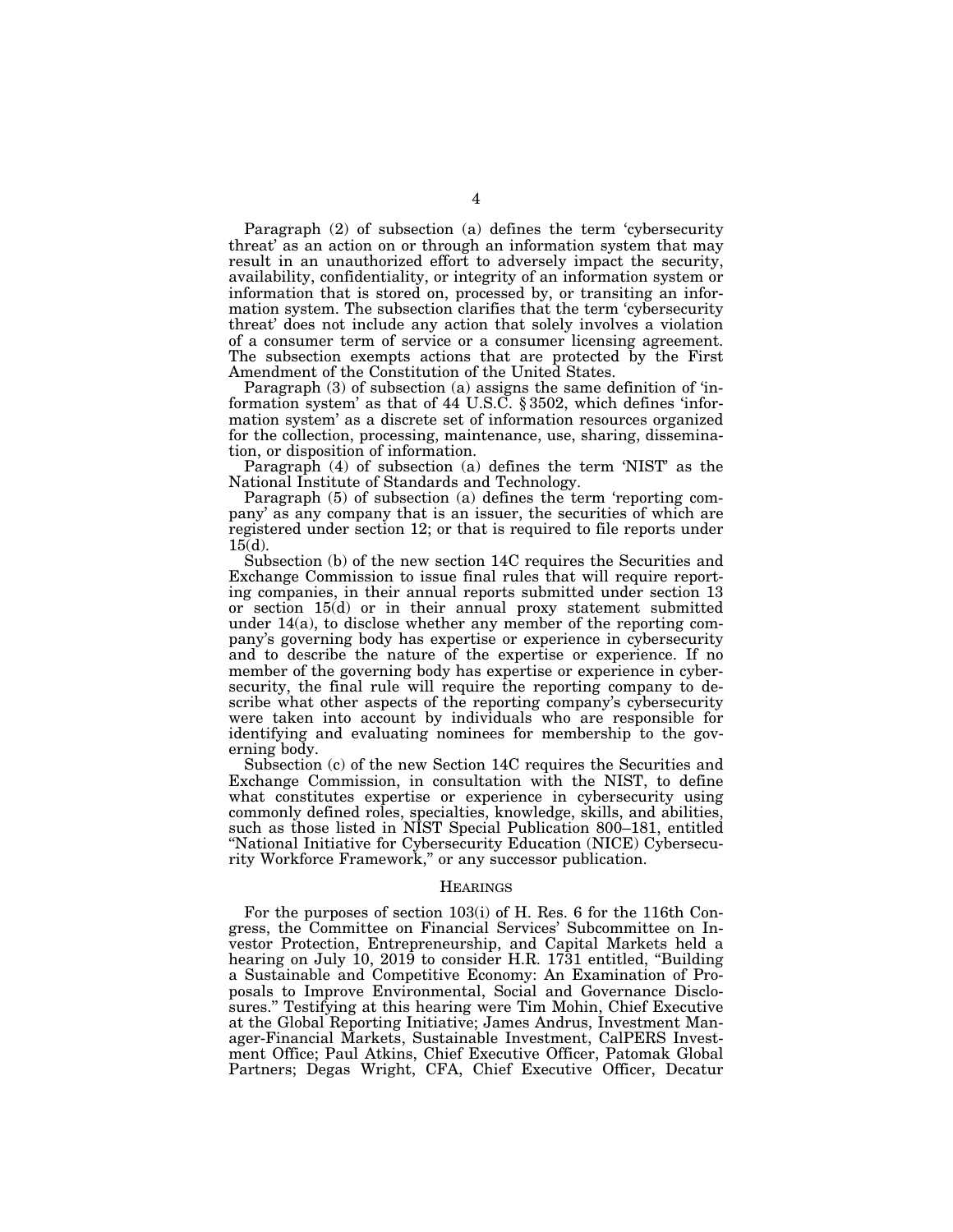Capital Management, Inc.; and Mindy Lubber, President and Chief Executive Officer, Ceres.

# COMMITTEE CONSIDERATION

The Committee on Financial Services met in open session on December 10, 2019, and ordered H.R. 1731 to be reported favorably to the House with an amendment in the nature of a substitute by a vote of 32 yeas and 24 nays, a quorum being present.

### COMMITTEE VOTES AND ROLL CALL VOTES

In compliance with clause 3(b) of rule XIII of the Rules of the House of Representatives, the Committee advises that the following roll call votes occurred during the Committee's consideration of H.R. 1731.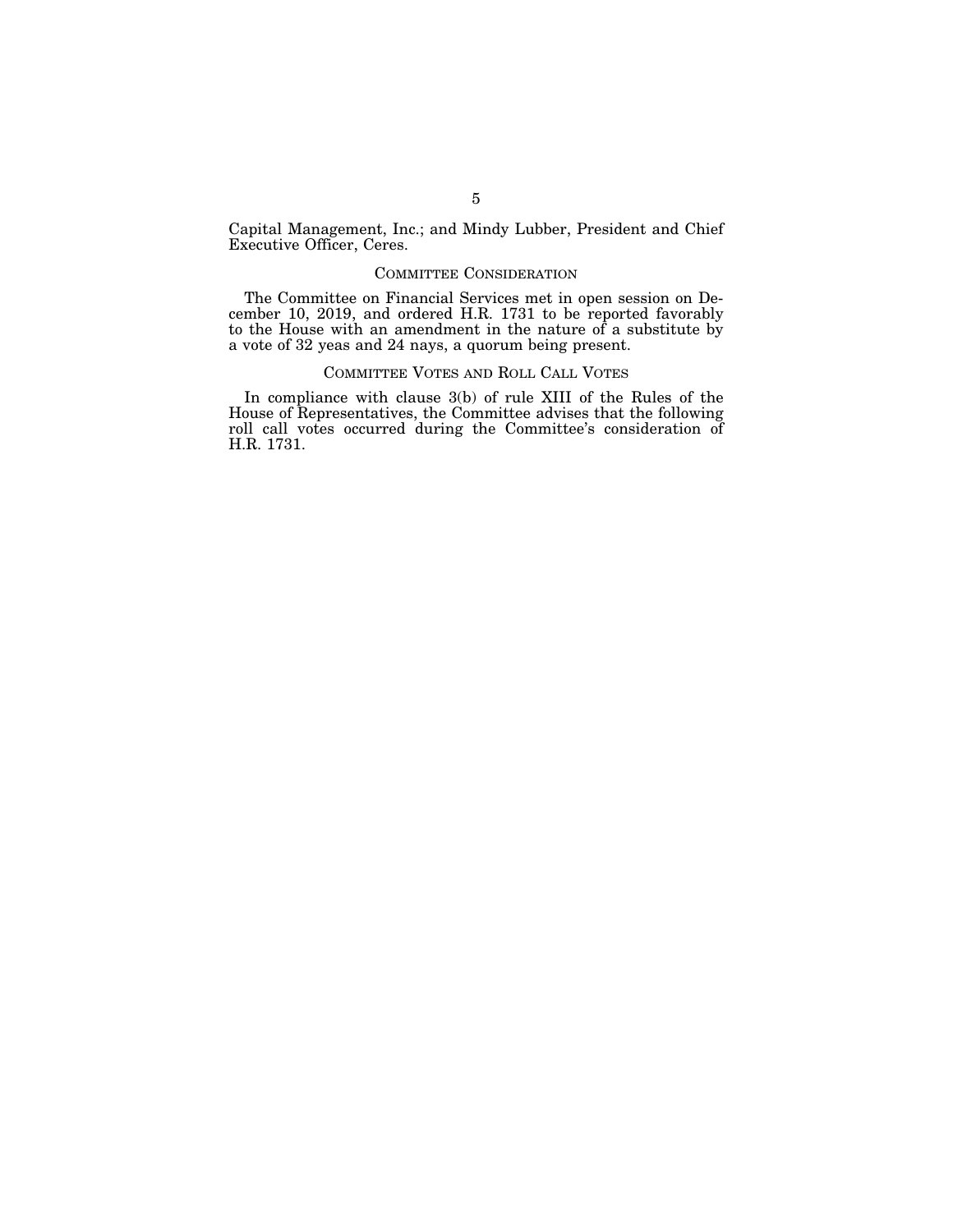| Present | Representatives             | Ayes                    | <b>Nays</b>               |                    | <b>Committee on Financial Services</b> |                |                              |      |
|---------|-----------------------------|-------------------------|---------------------------|--------------------|----------------------------------------|----------------|------------------------------|------|
|         | Ms. Waters, Chairwoman      | X                       |                           |                    |                                        | Full Committee |                              |      |
|         | Mrs. Maloney                | X                       |                           |                    |                                        |                | 116th Congress (1st Session) |      |
|         | Ms. Velázquez               | X                       |                           |                    |                                        |                |                              |      |
|         | Mr. Sherman                 | X                       |                           |                    |                                        |                |                              |      |
|         | Mr. Meeks                   | $\overline{\mathbf{x}}$ |                           |                    |                                        |                |                              |      |
|         | Mr. Clay                    | $\overline{\mathbf{x}}$ |                           |                    |                                        |                |                              |      |
|         | Mr. Scott                   |                         |                           | Date:              | 12/10/2019                             |                |                              |      |
|         | Mr. Green                   | X                       |                           |                    |                                        |                |                              |      |
|         | Mr. Cleaver                 | X                       |                           |                    |                                        |                |                              |      |
|         | Mr. Perlmutter              | X                       |                           |                    | Measure H.R. 1731                      |                |                              |      |
|         | Mr. Himes                   | X                       |                           |                    |                                        |                |                              |      |
|         | Mr. Foster                  | $\overline{\mathbf{x}}$ |                           |                    |                                        |                |                              |      |
|         | Mrs. Beatty                 | X                       |                           |                    |                                        |                |                              |      |
|         | Mr. Heck                    | X                       |                           |                    |                                        |                |                              |      |
|         | Mr. Vargas                  | X                       |                           | Amendment No.      |                                        |                |                              |      |
|         | Mr. Gottheimer              | X                       |                           |                    |                                        |                |                              |      |
|         | Mr. Gonzalez (TX)           | X                       |                           | Offered by:        |                                        |                | Mr. Himes, Final Passage     |      |
|         | Mr. Lawson                  | X                       |                           |                    |                                        |                |                              |      |
|         | Mr. San Nicolas             | X                       |                           |                    |                                        |                |                              |      |
|         | Ms. Tlaib                   | X                       |                           |                    |                                        |                |                              |      |
|         | Ms. Porter                  | X                       |                           |                    |                                        |                |                              |      |
|         | Ms. Axne                    | X                       |                           | $\bar{\mathbf{x}}$ |                                        |                |                              |      |
|         | Mr. Casten                  | X                       |                           |                    |                                        |                |                              |      |
|         | Ms. Pressley                | $\overline{\mathbf{x}}$ |                           |                    |                                        |                |                              |      |
|         | Mr. McAdams                 | X                       |                           |                    |                                        |                |                              |      |
|         | Ms. Ocasio-Cortez           | X                       |                           |                    |                                        |                |                              |      |
|         | Ms. Wexton                  | $\overline{\mathbf{x}}$ |                           |                    |                                        |                |                              |      |
|         | Mr. Lynch                   | $\overline{\mathbf{x}}$ |                           |                    |                                        |                |                              |      |
|         | Ms. Gabbard                 |                         |                           |                    |                                        |                |                              |      |
|         | Ms. Adams                   | X                       |                           |                    |                                        |                |                              |      |
|         | Ms. Dean                    | x                       |                           |                    |                                        |                |                              |      |
|         |                             |                         |                           |                    |                                        |                |                              |      |
|         | Mr. Garcia (IL)             | X                       |                           |                    |                                        |                |                              |      |
|         | Ms. Garcia (TX)             | $\overline{\mathbf{x}}$ |                           |                    |                                        |                |                              |      |
|         | Mr. Phillips                | X                       |                           |                    |                                        |                |                              |      |
| 34      |                             |                         |                           |                    |                                        |                |                              |      |
|         | Mr. McHenry, Ranking Member |                         | x                         |                    |                                        |                |                              |      |
|         | Mrs. Wagner                 |                         | $\boldsymbol{\mathsf{x}}$ |                    |                                        |                |                              |      |
|         | Mr. King                    |                         | X                         | Agreed             | Yes                                    | No             | Prsnt                        | Wdrn |
|         | Mr. Lucas                   |                         | $\overline{\mathbf{x}}$   | To                 |                                        |                |                              |      |
|         | Mr. Posey                   |                         | X                         |                    |                                        |                |                              |      |
|         | Mr. Luetkemeyer             |                         | X                         |                    |                                        |                |                              |      |
|         | Mr. Huizenga                |                         | X                         | Voice              |                                        | Ayes           |                              | Nays |
|         | Mr. Stivers                 |                         | X                         | Vote               |                                        |                |                              |      |
|         | Mr. Barr                    |                         | $\mathbf x$               |                    |                                        |                |                              |      |
|         | Mr. Tipton                  |                         | x                         |                    |                                        |                |                              |      |
|         | Mr. Williams                |                         | X                         |                    |                                        |                |                              |      |
|         | Mr. Hill                    |                         | X                         |                    |                                        |                |                              |      |
|         | Mr. Emmer                   |                         | $\overline{\mathbf{x}}$   |                    |                                        |                |                              |      |
|         | Mr. Zeldin                  |                         | X                         |                    |                                        |                |                              |      |
|         | Mr. Loudermilk              |                         | X                         | Record             |                                        | FC             |                              |      |
|         | Mr. Mooney                  |                         | $\overline{\mathbf{x}}$   | Vote               |                                        |                |                              |      |
|         | Mr. Davidson                |                         | X                         |                    | 32 Ayes-24 Noes                        |                |                              |      |
|         | Mr. Budd                    |                         | x                         |                    |                                        |                |                              |      |
|         | Mr. Kustoff                 |                         |                           |                    |                                        |                |                              |      |
|         | Mr. Hollingsworth           |                         | X                         |                    |                                        |                |                              |      |
|         | Mr. Gonzalez (OH)           |                         | x                         |                    |                                        |                |                              |      |
|         | Mr. Rose                    |                         | $\overline{\mathbf{x}}$   |                    |                                        |                |                              |      |
|         | Mr. Steil                   |                         | X                         |                    |                                        |                |                              |      |
|         |                             |                         |                           |                    |                                        |                |                              |      |
|         | Mr. Gooden                  |                         | x                         |                    |                                        |                |                              |      |
|         | Mr. Riggleman               |                         | $\overline{\mathbf{x}}$   |                    |                                        |                |                              |      |
|         | Mr. Timmons                 |                         | $\overline{\mathbf{x}}$   |                    |                                        |                |                              |      |
| 26      |                             |                         |                           |                    |                                        |                |                              |      |

6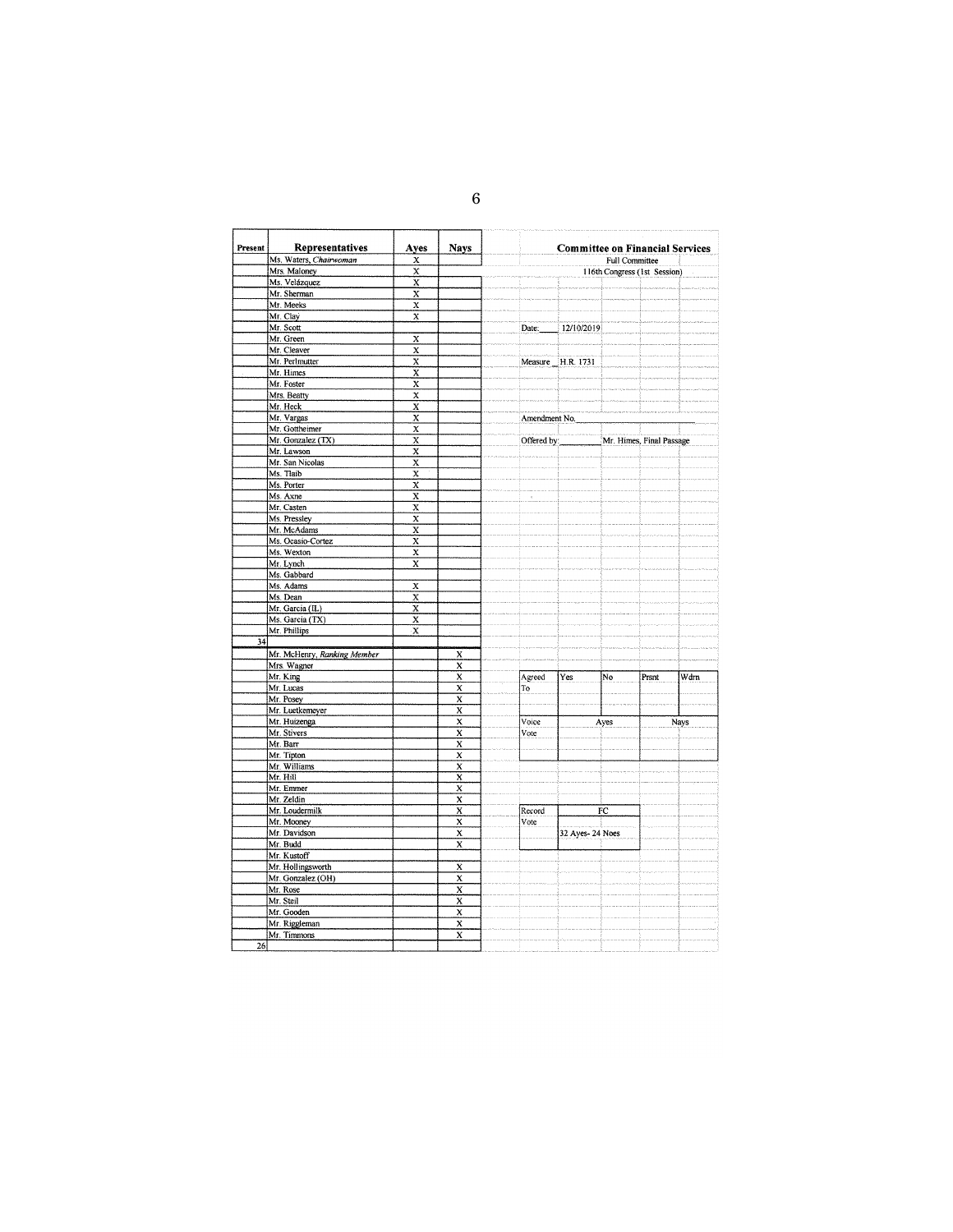# STATEMENT OF OVERSIGHT FINDINGS AND RECOMMENDATIONS OF THE COMMITTEE

In compliance with clause  $3(c)(1)$  of rule XIII and clause  $2(b)(1)$ of rule X of the Rules of the House of Representatives, the Committee's oversight findings and recommendations are reflected in the descriptive portions of this report.

#### STATEMENT OF PERFORMANCE GOALS AND OBJECTIVES

Pursuant to clause (3)(c) of rule XIII of the Rules of the House of Representatives, the goals of H.R. 1731 are to ensure that the Securities Exchange Act requires disclosures of whether companies have cybersecurity experience among key officers or board members.

## NEW BUDGET AUTHORITY AND CBO COST ESTIMATE

Pursuant to clause 3(c)(2) of rule XIII of the Rules of the House of Representatives and section 308(a) of the *Congressional Budget Act of 1974*, and pursuant to clause 3(c)(3) of rule XIII of the Rules of the House of Representatives and section 402 of the *Congressional Budget Act of 1974*, the Committee has received the following estimate for H.R. 1731 from the Director of the Congressional Budget Office:

> U.S. CONGRESS, CONGRESSIONAL BUDGET OFFICE, *Washington, DC.*

Hon. MAXINE WATERS,

*Chairwoman, Committee on Financial Services, House of Representatives, Washington, DC.* 

DEAR MADAM CHAIRWOMAN: The Congressional Budget Office has prepared the enclosed cost estimate for H.R. 1731, the Cybersecurity Disclosure Act of 2019.

If you wish further details on this estimate, we will be pleased to provide them. The CBO staff contact is David Hughes.

Sincerely,

PHILLIP L. SWAGEL,

*Director.* 

Enclosure.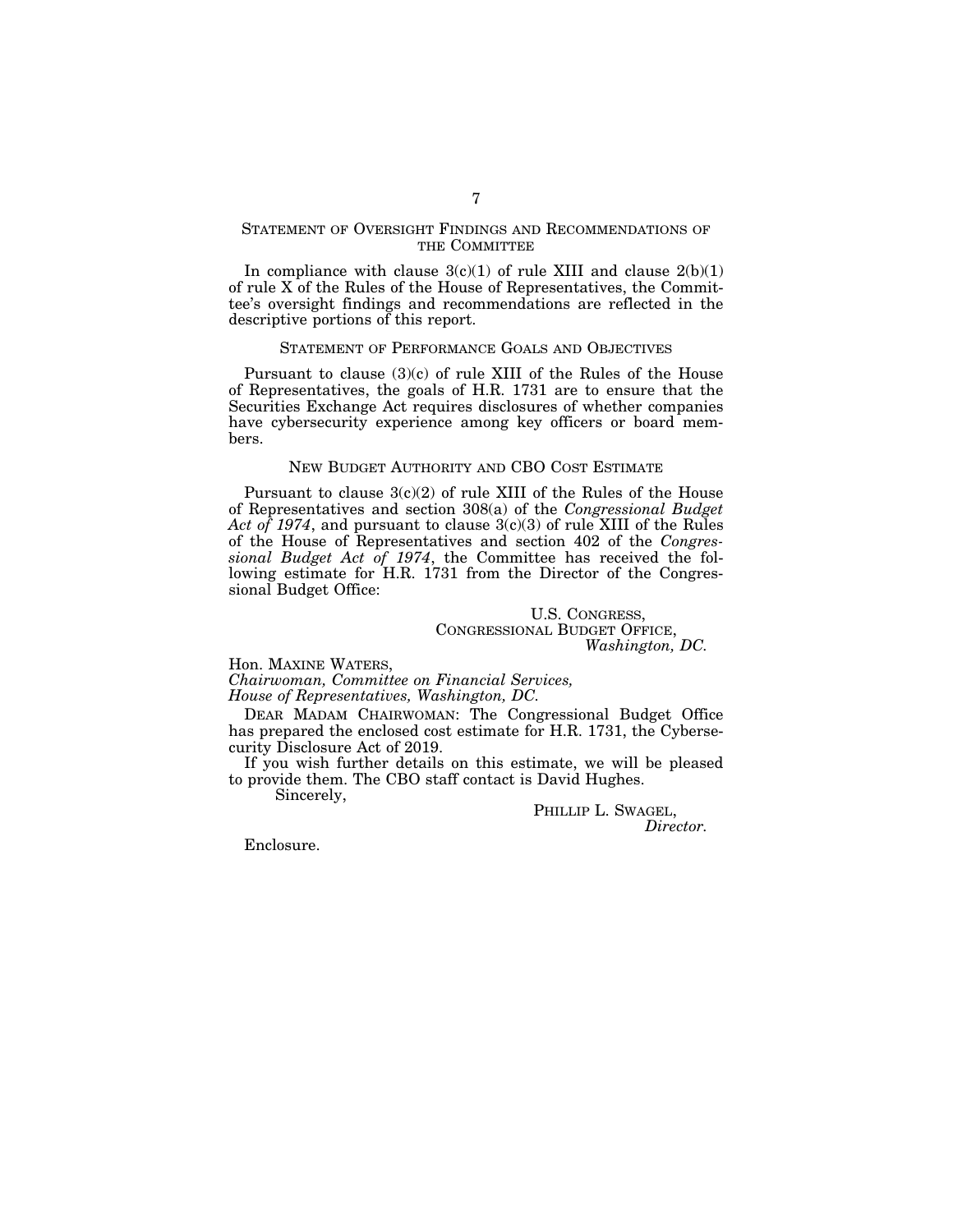| H.R. 1731, Cybersecurity Disclosure Act of 2019               |      | As ordered reported by the House Committee on Financial Services on December 11, 2019 |                                |  |
|---------------------------------------------------------------|------|---------------------------------------------------------------------------------------|--------------------------------|--|
| By Fiscal Year, Millions of Dollars                           | 2020 | 2020-2025                                                                             | 2020-2030<br>o<br>o<br>o       |  |
| Direct Spending (Outlays)                                     |      |                                                                                       |                                |  |
| Revenues                                                      | 0    | 0                                                                                     |                                |  |
| Increase or Decrease (-)<br>in the Deficit                    | n    | O                                                                                     |                                |  |
| <b>Spending Subject to</b><br><b>Appropriation (Outlays)</b>  |      |                                                                                       | *                              |  |
| Statutory pay-as-you-go<br>procedures apply?                  | No   | <b>Mandate Effects</b>                                                                |                                |  |
| Increases on-budget deficits in any                           |      | Contains intergovernmental mandate?                                                   | No                             |  |
| of the four consecutive 10-year<br>periods beginning in 2031? | No   | Contains private-sector mandate?                                                      | Yes, Under<br><b>Threshold</b> |  |

H.R. 1731 would require the Securities and Exchange Commission (SEC) to issue rules that require publicly traded companies to report annually on whether members of their governing bodies (such as general partners or members of a board of directors) have cybersecurity expertise and the nature of that experience. If nobody has such experience, then the company would be required to describe what other aspects of its cybersecurity were considered by the people responsible for identifying and evaluating nominees for governing body membership. H.R. 1731 would require the SEC (in consultation with the National Institute of Standards and Technology) to define expertise or experience in cybersecurity.

For this estimate, CBO assumes that the bill will be enacted in fiscal year 2020. Based on the estimated costs of similar proposals, CBO estimates that it would cost the SEC less than \$500,000 to issue rules over the 2020–2021 period. CBO expects that the work would require two employees, at an annual cost of \$260,000 each, for less than a year. However, because the SEC is authorized to collect fees sufficient to offset its annual appropriation, CBO expects that the net effect on discretionary spending would be negligible, assuming appropriation actions consistent with that authority.

H.R. 1731 contains private-sector mandates as defined in the Unfunded Mandates Reform Act (UMRA). CBO estimates that the cost to comply with those mandates would be small and would not exceed the threshold established in UMRA (\$168 million in 2020, adjusted annually for inflation).

By requiring publicly traded companies to annually disclose to the SEC the nature of their board members' experience in cyber security, H.R. 1731 would impose a mandate as defined in UMRA. The incremental cost of the mandate would be small because the mandated entities already collect or possess the information to be reported under the bill and would use an established reporting process.

If the SEC increased fees to offset the costs associated with implementing the bill, H.R. 1731 would increase the cost of an existing mandate on private entities required to pay those fees. CBO estimates that the incremental cost of the mandate would be small.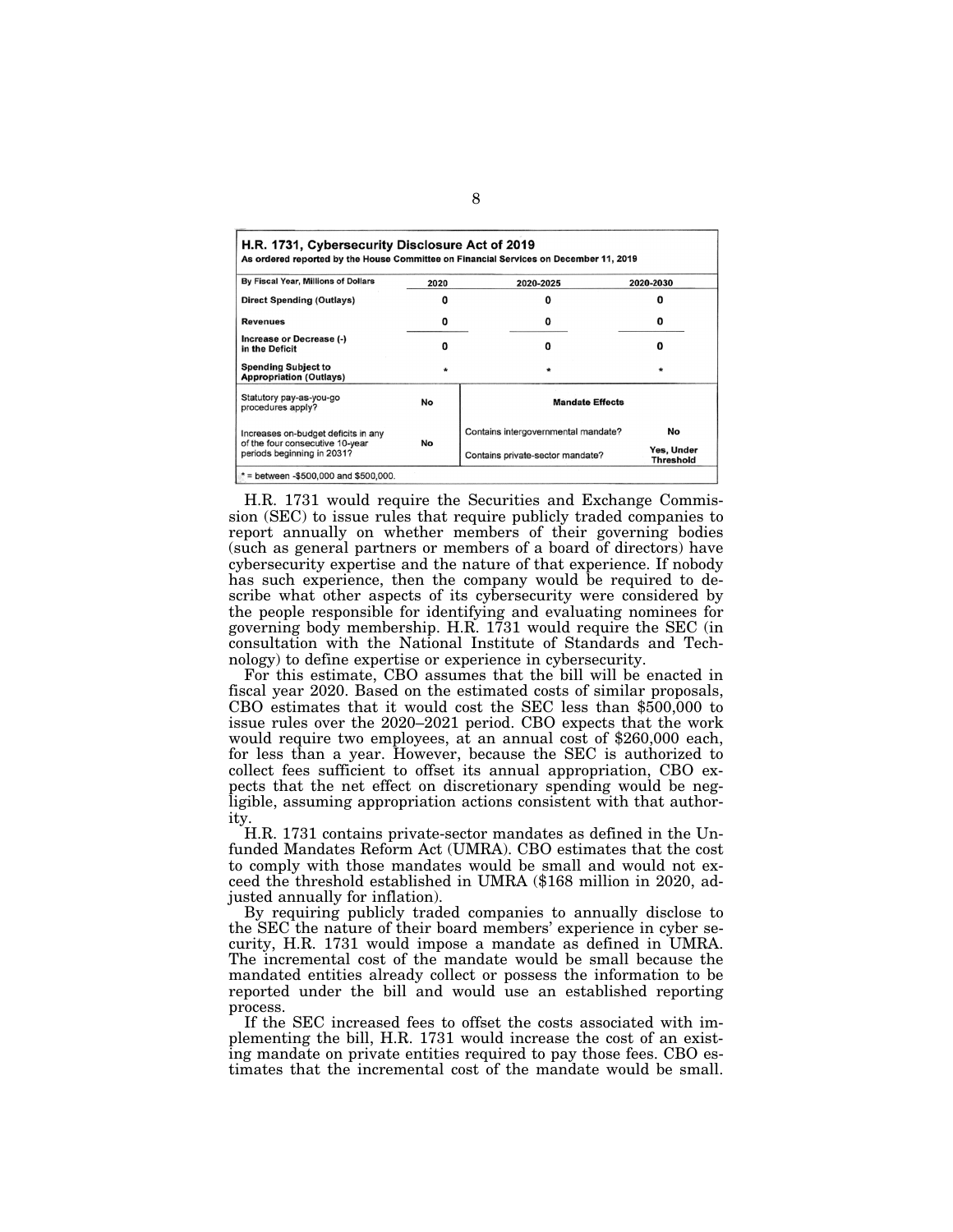H.R. 1731 contains no intergovernmental mandates as defined in UMRA.

The CBO staff contact for this estimate is David Hughes (for federal costs) and Rachel Austin (for mandates). The estimate was reviewed by H. Samuel Papenfuss, Deputy Director of Budget Analysis.

#### COMMITTEE COST ESTIMATE

Clause  $3(d)(1)$  of rule XIII of the Rules of the House of Representatives requires an estimate and a comparison of the costs that would be incurred in carrying out H.R. 1731. However, clause  $3(d)(2)(B)$  of that rule provides that this requirement does not apply when the committee has included in its report a timely submitted cost estimate of the bill prepared by the Director of the Congressional Budget Office under section 402 of the *Congressional Budget Act*.

# UNFUNDED MANDATE STATEMENT

Pursuant to Section 423 of the *Congressional Budget and Impoundment Control Act* (as amended by Section 101(a)(2) of the *Unfunded Mandates Reform Act*, Pub. L. 104–4), the Committee adopts as its own the estimate of federal mandates regarding H.R. 1731, as amended, prepared by the Director of the Congressional Budget Office.

# ADVISORY COMMITTEE

No advisory committees within the meaning of section 5(b) of the Federal Advisory Committee Act were created by this legislation.

# APPLICATION OF LAW TO THE LEGISLATIVE BRANCH

Pursuant to section 102(b)(3) of the *Congressional Accountability Act*, Pub. L. No. 104–1, H.R. 1731, as amended, does not apply to terms and conditions of employment or to access to public services or accommodations within the legislative branch.

#### EARMARK STATEMENT

In accordance with clause 9 of rule XXI of the Rules of the House of Representatives, H.R. 1731 does not contain any congressional earmarks, limited tax benefits, or limited tariff benefits as described in clauses  $9(e)$ ,  $9(f)$ , and  $9(g)$  of rule XXI.

### DUPLICATION OF FEDERAL PROGRAMS

Pursuant to clause  $3(c)(5)$  of rule XIII of the Rules of the House of Representatives, the Committee states that no provision of H.R. 1731 establishes or reauthorizes a program of the Federal Government known to be duplicative of another federal program, a program that was included in any report from the Government Accountability Office to Congress pursuant to section 21 of Public Law 111–139, or a program related to a program identified in the most recent Catalog of Federal Domestic Assistance.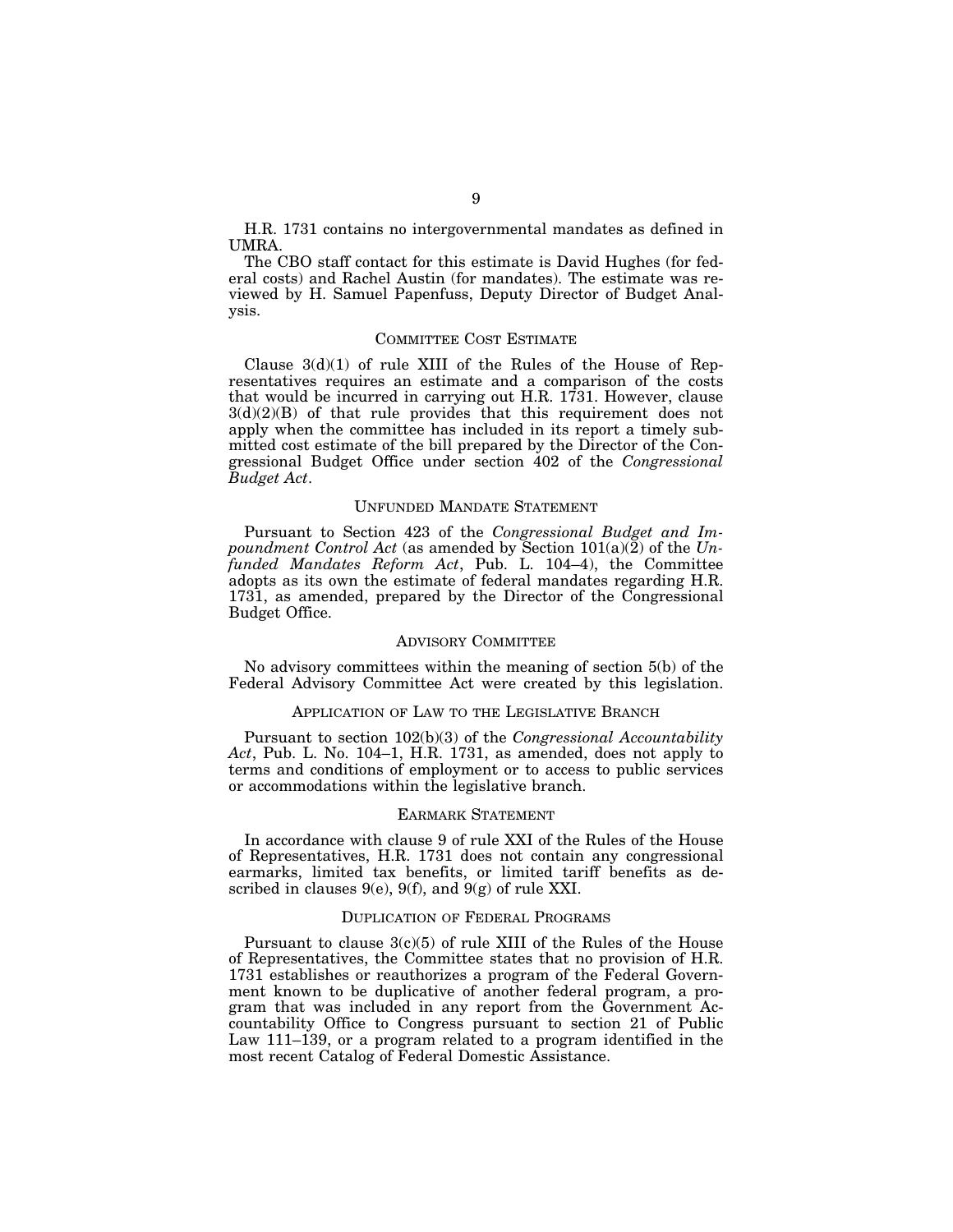#### CHANGES TO EXISTING LAW

In compliance with clause 3(e) of rule XIII of the Rules of the House of Representatives, changes in existing law made by the bill, H.R. 1731, as reported, are shown as follows:

## CHANGES IN EXISTING LAW MADE BY THE BILL, AS REPORTED

In compliance with clause 3(e) of rule XIII of the Rules of the House of Representatives, changes in existing law made by the bill, as reported, are shown as follows (new matter is printed in italics and existing law in which no change is proposed is shown in roman):

# **SECURITIES EXCHANGE ACT OF 1934**

#### TITLE I—REGULATION OF SECURITIES EXCHANGES

\* \* \* \* \* \* \*

# *SEC. 14C. CYBERSECURITY TRANSPARENCY.*

*(a) DEFINITIONS.—In this section—* 

*(1) the term ''cybersecurity'' means any action, step, or measure to detect, prevent, deter, mitigate, or address any cybersecurity threat or any potential cybersecurity threat;* 

*(2) the term ''cybersecurity threat''—* 

*(A) means an action, not protected by the First Amendment to the Constitution of the United States, on or through an information system that may result in an unauthorized effort to adversely impact the security, availability, confidentiality, or integrity of an information system or information that is stored on, processed by, or transiting an information system; and* 

*(B) does not include any action that solely involves a violation of a consumer term of service or a consumer licensing agreement;* 

*(3) the term ''information system''—* 

*(A) has the meaning given the term in section 3502 of title 44, United States Code; and* 

*(B) includes industrial control systems, such as supervisory control and data acquisition systems, distributed control systems, and programmable logic controllers;* 

*(4) the term ''NIST'' means the National Institute of Standards and Technology; and* 

*(5) the term ''reporting company'' means any company that is an issuer—* 

*(A) the securities of which are registered under section 12; or* 

*(B) that is required to file reports under section 15(d).* 

*(b) REQUIREMENT TO ISSUE RULES.—Not later than 360 days after the date of enactment of this section, the Commission shall issue final rules to require each reporting company, in the annual report of the reporting company submitted under section 13 or section 15(d) or in the annual proxy statement of the reporting company submitted under section 14(a)—* 

*(1) to disclose whether any member of the governing body, such as the board of directors or general partner, of the report-*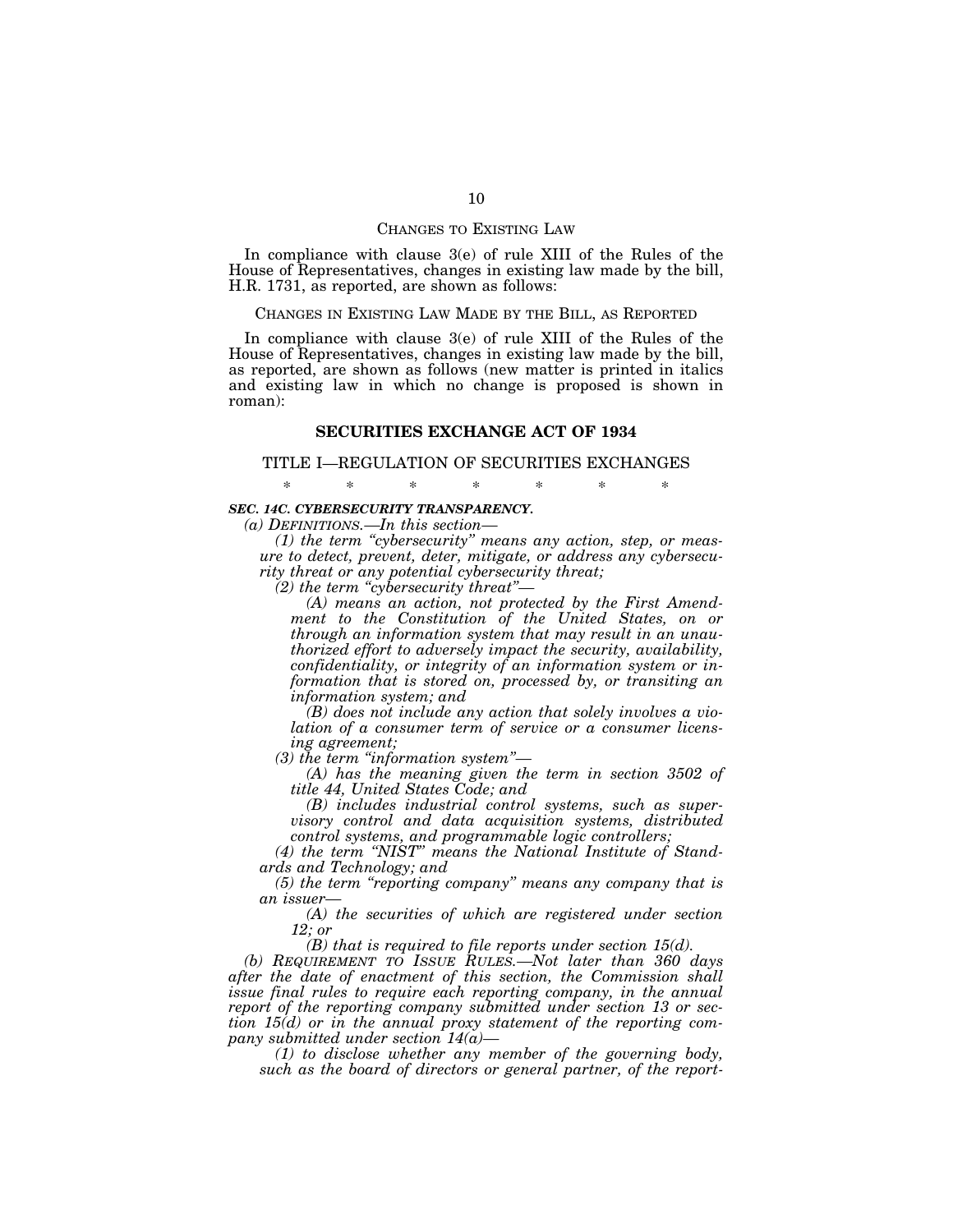*ing company has expertise or experience in cybersecurity and in such detail as necessary to fully describe the nature of the expertise or experience; and* 

*(2) if no member of the governing body of the reporting company has expertise or experience in cybersecurity, to describe what other aspects of the reporting company's cybersecurity were taken into account by any person, such as an official serving on a nominating committee, that is responsible for identifying and evaluating nominees for membership to the governing body.* 

*(c) CYBERSECURITY EXPERTISE OR EXPERIENCE.—For purposes of subsection (b), the Commission, in consultation with NIST, shall define what constitutes expertise or experience in cybersecurity using commonly defined roles, specialties, knowledge, skills, and abilities, such as those provided in NIST Special Publication 800–181, titled ''National Initiative for Cybersecurity Education (NICE) Cybersecurity Workforce Framework'', or any successor thereto.* 

\* \* \* \* \* \* \*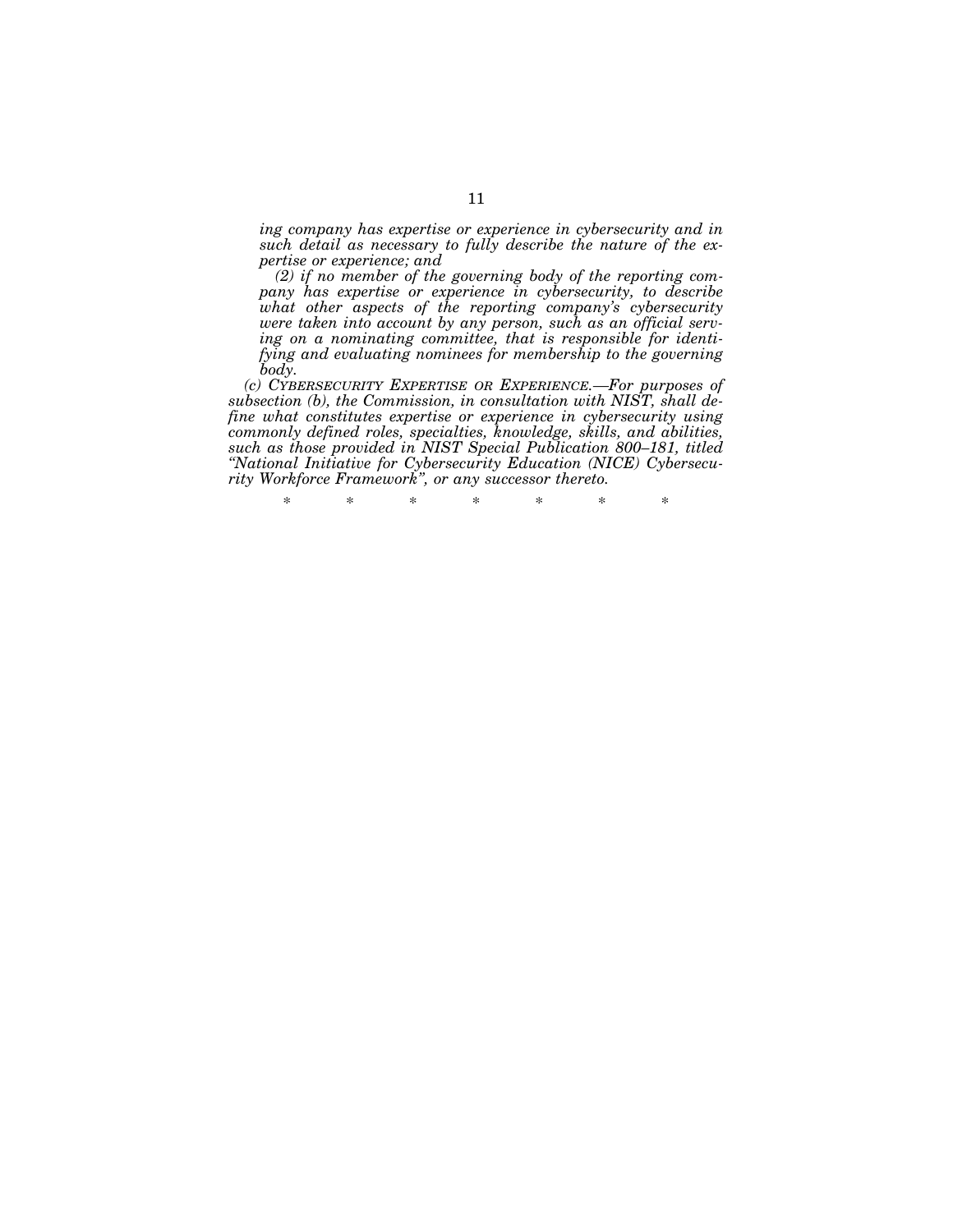# MINORITY VIEWS

American businesses face cybersecurity threats every day. Companies are prioritizing efforts to mitigate those threats. The Democrats only answer to strengthening corporate cybersecurity is another mandatory disclosure bill that will have no effect on a company's security efforts.

• H.R. 1731 will not help make companies more secure, help companies address cybersecurity risks, or even provide useful information to investors regarding a specific company's cybersecurity efforts. Instead, the bill may require companies to reveal vulnerabilities.

• The bill's mandated disclosure will ultimately raise a company's compliance costs, deterring companies from going public. Fewer public companies negatively impacts consumers' long-term investment opportunities such as saving for retirement or a child's education.

Committee Republicans understand that companies and their shareholders are best positioned to determine who should serve on boards of directors and the needs of their companies, particularly as those decisions relate to a company's cybersecurity efforts.

Some public companies should consider experienced cybersecurity experts for their boards, while other companies' cybersecurity concerns may be better handled at a different level of the business or even by a third-party service provider.

The SEC already requires significant disclosures relating to board nominations and elections.

• Item 401 of Regulation  $S-K^1$  requires disclosure about the business experience of each director as well as the "experience, qualifications, or skill'' that make the director appropriate for service. Cybersecurity concerns and risks that are relevant for a given board member is already required to be disclosed under current SEC requirements.

• In 2018, the SEC issued guidance that assists public companies in preparing disclosures about cybersecurity risks and incidents.2 This guidance provides the SEC's views on a company's disclosure responsibilities on matters involving cybersecurity risk and incidents.

H.R. 1731 may require disclosure of "aspects of . . . cybersecurity'' that were considered in board nominations. This language may be asking public companies to consider disclosing significant vulnerabilities—which would likely further open these companies up to cyber-attack.

The Democrats have held no hearings on the issue of cybersecurity. They have not consulted with regulators on this issue; nor

<sup>1</sup> 17 CFR § 229.401.

<sup>&</sup>lt;sup>2</sup>See "Commission Statement and Guidance on Public Company Cybersecurity Disclosures" (Feb. 21, 2018), available at *https://www.sec.gov/rules/interp/2018/33-10459.pdf*.